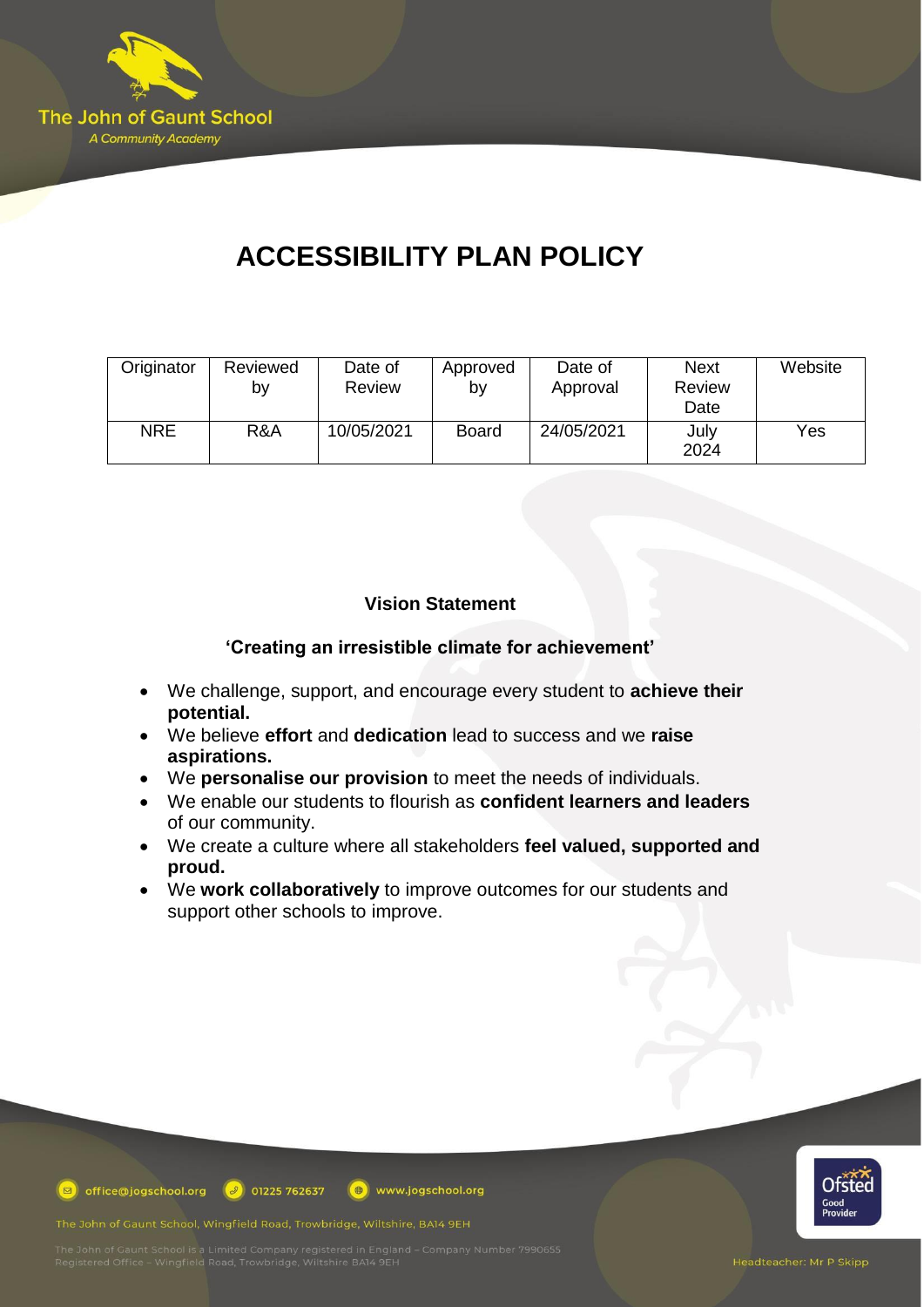## **The Policy**

- 1. The School is required under the Equality Act 2010 to have an accessibility plan. The purpose of the plan is to:
	- Increase the extent to which disabled students can participate in the curriculum
	- Improve the physical environment of the school to enable disabled students to take better advantage of education, benefits, facilities and services provided
	- Improve the availability of accessible information to disabled students
- 2. Our school aims to treat all its stakeholders fairly and with respect. We are therefore committed to providing as accessible an environment as possible.

### **Legislation and Guidance**

- 3. This document meets the requirements of schedule [10 of the Equality](http://www.legislation.gov.uk/ukpga/2010/15/schedule/10) Act 2010 and the Department for Education (DfE) [guidance for](https://www.gov.uk/government/publications/equality-act-2010-advice-for-schools) schools on the Equality Act 2010.
- 4. The Equality Act 2010 defines an individual as disabled if he or she has a physical or mental impairment that has a 'substantial' and 'long-term' adverse effect on his or her ability to undertake normal day to day activities
- 5. Under the [Special Educational Needs](https://www.gov.uk/government/publications/send-code-of-practice-0-to-25) and Disability (SEND) Code of Practice, 'longterm' is defined as 'a year or more' and 'substantial' is defined as 'more than minor or trivial'. The definition includes sensory impairments such as those affecting sight or hearing, and long-term health conditions such as asthma, diabetes, epilepsy and cancer.
- 6. Schools are required to make 'reasonable adjustments' for students with disabilities and special educational needs under the Equality Act 2012, to alleviate any substantial disadvantage that a disabled student faces in comparison with non-disabled students. This can include for example the provision of an auxiliary aid, e.g. height adjustable chair, or adjustments to premises e.g. provision of ramps.

### **Equality of Access to the Curriculum**

- 7. With reference to the following:
	- Ongoing specialist training for teachers on how best to meet the needs of students with particular disabilities e.g. hearing or visual impairment
	- Training for teaching staff on SEN and differentiation with full details on the SEN register
	- Students requiring support in public examinations have suitable access arrangements e.g. extra time, readers, scribes and use of computers
	- Intervention programmes at KS3 in English and Maths
	- Alternative curriculum for nominated students at KS4 accessing courses with appropriate providers
	- Teaching Assistant support for students identified as needing extra help
	- Ensuring school trips are available to all students wherever possible regardless of physical disability or special or medical needs e.g. wheelchair access on coaches, specialist staff to support students on trip

### **Equality of Access to the Physical Environment**

- 8. With reference to the following:
	- All building modification and refurbishment projects take access/compliance into